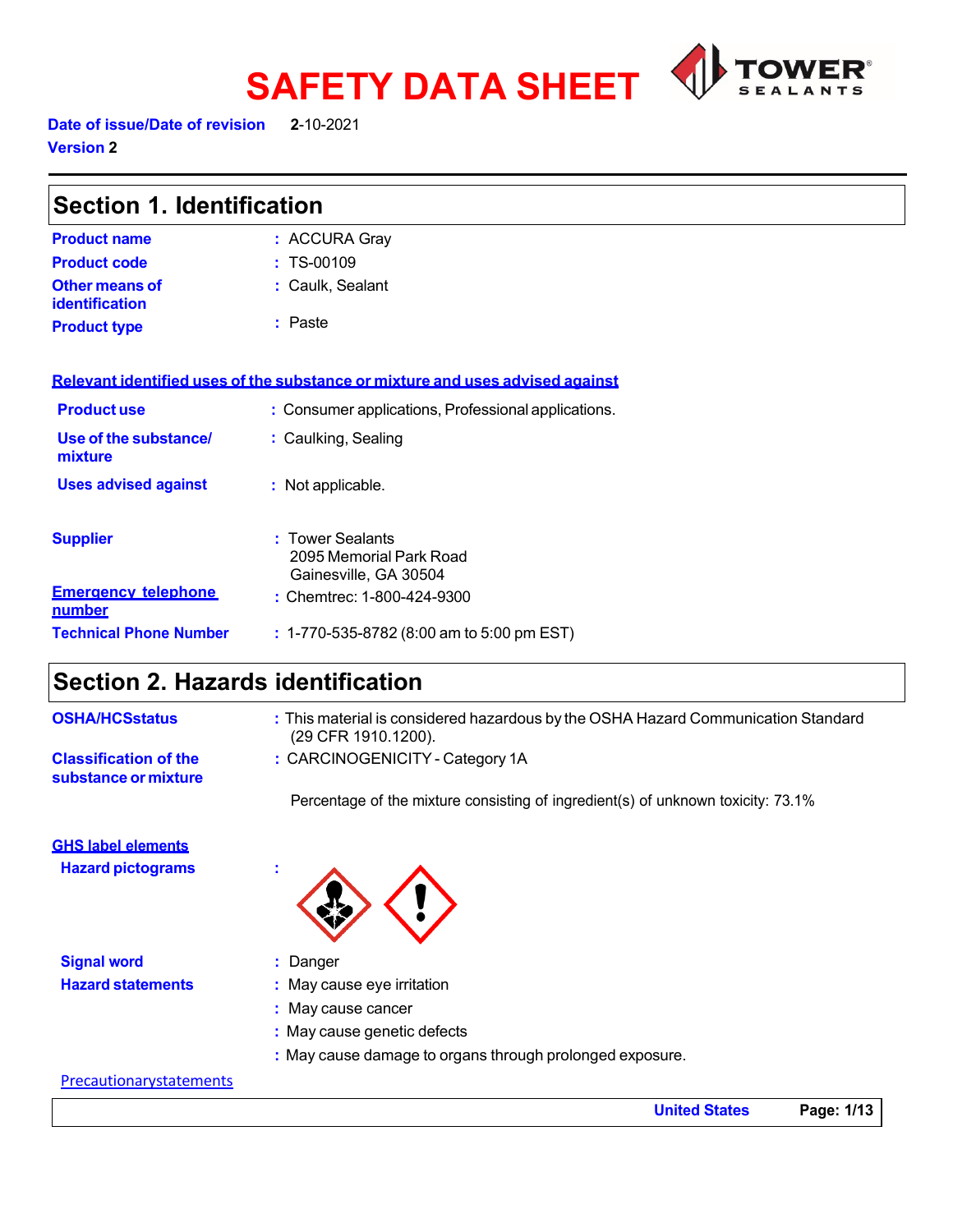**Product name ACCURA**

### **Section 2. Hazards identification**

| classified                           | : None known.                                                                                                                                                                                                                                                                                            |
|--------------------------------------|----------------------------------------------------------------------------------------------------------------------------------------------------------------------------------------------------------------------------------------------------------------------------------------------------------|
| <b>Hazards not otherwise</b>         | duration and level of exposure to dust from sanding surfaces or mist from spray<br>applications. Since this product is not meant to be sanded or sprayed, risk of exposure is<br>considered low. Avoid contact with skin and clothing. Wash thoroughly after handling.<br>Emits toxic fumes when heated. |
| <b>Supplementallabel</b><br>elements | : Sanding and grinding dusts may be harmful if inhaled. This product contains Crystalline<br>Silica which can cause lung cancer or silicosis. The risk of cancer depends on the                                                                                                                          |
| <b>Disposal</b>                      | : Dispose of contents and container in accordance with all local, regional, national and<br>international regulations.                                                                                                                                                                                   |
| <b>Storage</b>                       | : Store locked up.                                                                                                                                                                                                                                                                                       |
| <b>Response</b>                      | : IF exposed or concerned: Get medical attention.                                                                                                                                                                                                                                                        |
| <b>Prevention</b>                    | : Obtain special instructions before use. Do not handle until all safety precautions have<br>been read and understood. Use personal protective equipment as required.                                                                                                                                    |
| <b>General</b>                       | : Read label before use. Keep out of reach of children. If medical advice is needed,<br>have product container or label at hand.                                                                                                                                                                         |

### **Section 3. Composition/information on ingredients**

| <b>Substance/mixture</b> | : Mixture     |
|--------------------------|---------------|
| <b>Product name</b>      | : ACCURA Gray |

| Ingredientname                                      | $\frac{9}{6}$ | <b>CAS number</b> |
|-----------------------------------------------------|---------------|-------------------|
| Limestone                                           | 130 - 60      | 1317-65-3         |
| Acetaldehyde                                        | $0.1 - 1$     | 75-07-0           |
| <b>Vinyl Acetate</b>                                | $0.1 - 1$     | 108-05-4          |
| Crystalline Silica, respirable powder (<10 microns) | $0.1 - 1$     | 14808-60-7        |
| l Titanium Dioxide                                  | $0.1 - ?$     | 13463-67-7        |
| Ethylene Glycol                                     | $0.5 - 1.5$   | 107-21-1          |

SUB codes represent substances without registered CAS Numbers.

Any concentration shown as a range is to protect confidentiality or is due to batch variation.

There are no additional ingredients present which, within the current knowledge of the supplier and in the **concentrations applicable, are classified as hazardous to health or the environment and hence require reporting in this section.**

**Occupational exposure limits, if available, are listed in Section 8.**

### **Section 4. First aid measures**

If ingestion, irritation, any type of overexposure or symptoms of overexposure occur during or persists after use of this product, contact a POISON CONTROL CENTER, EMERGENCY ROOM OR PHYSICIAN immediately; have Safety Data Sheet information available. Never give anything by mouth to an unconscious or convulsing person. **Description of necessary first aid measures**

| <b>Eye contact</b>  | : Check for and remove any contact lenses. Immediately flush eyes with running water for at<br>least 15 minutes, keeping eyelids open. Seek immediate medical attention.                            |
|---------------------|-----------------------------------------------------------------------------------------------------------------------------------------------------------------------------------------------------|
| <b>Inhalation</b>   | : Remove to fresh air. Keep person warm and at rest. If not breathing, if breathing is irregular or<br>if respiratory arrest occurs, provide artificial respiration or oxygen by trained personnel. |
| <b>Skin contact</b> | : Remove contaminated clothing and shoes. Wash skin thoroughly with soap and water or<br>use recognized skin cleanser. Do NOT use solvents or thinners.                                             |
|                     | Page: 2/13<br><b>United States</b>                                                                                                                                                                  |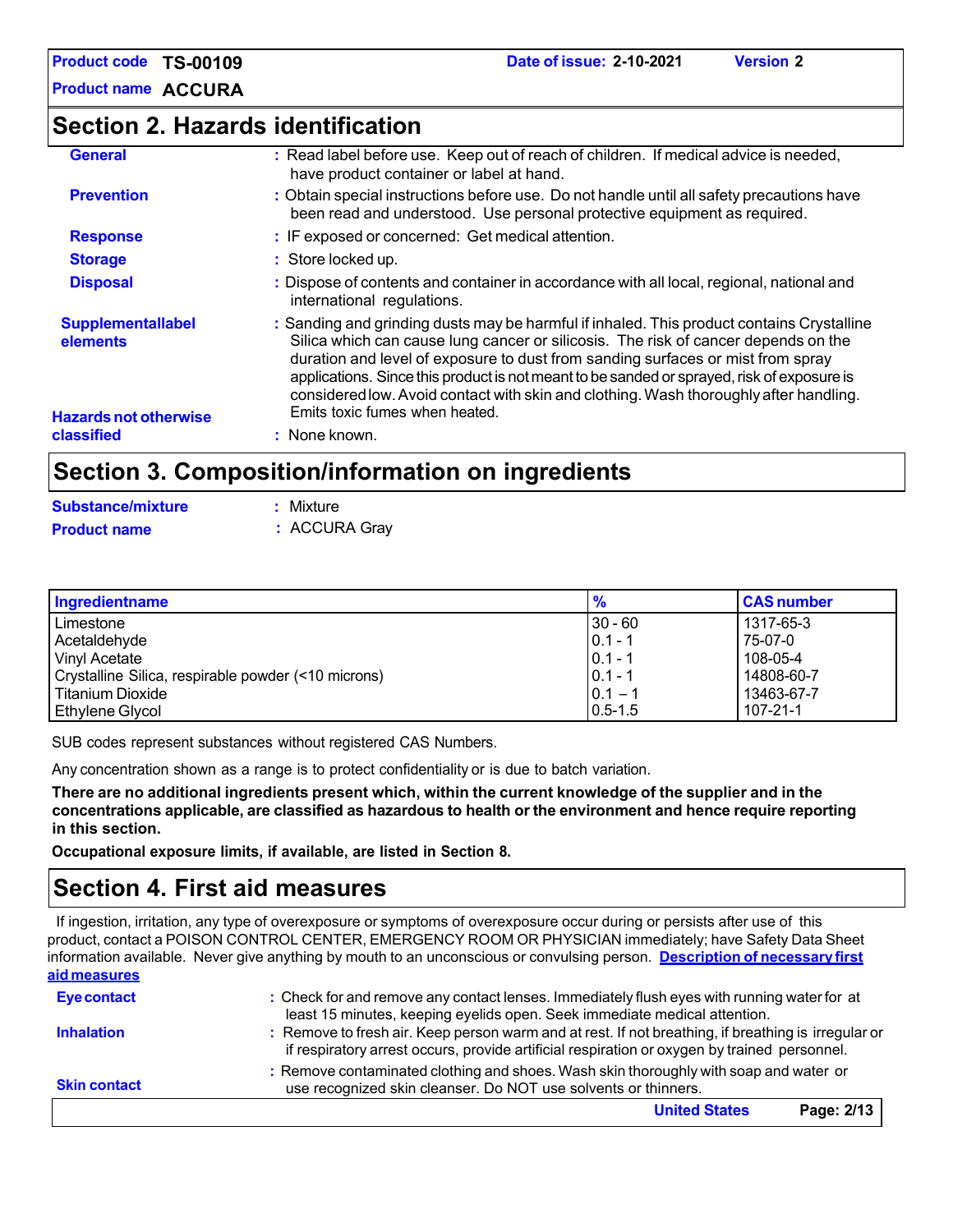**Product name ACCURA**

### **Section 4. First aid measures**

**Ingestion :** If swallowed, seek medical advice immediately and show this container or label. Keep person warm and at rest. Do NOT induce vomiting.

### **Most important symptoms/effects, acute and delayed**

| <b>Potential acute health effects</b> |                                                                                                                                |
|---------------------------------------|--------------------------------------------------------------------------------------------------------------------------------|
| Eye contact                           | : Direct contact may cause slight to moderate irritation.                                                                      |
| <b>Inhalation</b>                     | : May cause slight irritation to respiratory passages - headache - dizziness.                                                  |
| <b>Skin contact</b>                   | May cause allergic skin reactions and / or central nervous system depression. May cause<br>skin dryness and irritation.        |
| <b>Ingestion</b>                      | : Low ingestion hazard in normal use.                                                                                          |
| Over-exposure signs/symptoms          |                                                                                                                                |
| Eye contact                           | $:$ No specific data.                                                                                                          |
| <b>Inhalation</b>                     | : No specific data.                                                                                                            |
| <b>Skin contact</b>                   | $:$ No specific data.                                                                                                          |
| <b>Ingestion</b>                      | $:$ No specific data.                                                                                                          |
|                                       | <u>Indication of immediate medical attention and special treatment needed, if necessary</u>                                    |
| <b>Notes to physician</b>             | : Treat symptomatically. Contact poison treatment specialist immediately if large<br>quantities have been ingested or inhaled. |
| <b>Specifictreatments</b>             | : No specific treatment.                                                                                                       |

**Protection of first-aiders :** No action shall be taken involving any personal risk or without suitable training. If it is suspected that fumes are still present, the rescuer should wear an appropriate mask or self-contained breathing apparatus. It may be dangerous to the person providing aid to give mouth-to-mouth resuscitation. Wash contaminated clothing thoroughlywith water before removing it, or wear gloves.

**See toxicological information (Section 11)**

### **Section 5. Fire-fighting measures**

| Extinguishingmedia                                   |                                                                                                                                                                                                                                                                         |
|------------------------------------------------------|-------------------------------------------------------------------------------------------------------------------------------------------------------------------------------------------------------------------------------------------------------------------------|
| <b>Suitableextinguishing</b><br>media                | : Use an extinguishing agent suitable for the surrounding fire.                                                                                                                                                                                                         |
| <b>Unsuitable extinguishing</b><br>media             | $:$ None known.                                                                                                                                                                                                                                                         |
| <b>Specific hazards arising</b><br>from the chemical | : In a fire or if heated, a pressure increase will occur and the container may burst. This<br>material is harmful to aquatic life. Fire water contaminated with this material must be<br>contained and prevented from being discharged to any waterway, sewer or drain. |
| <b>Hazardousthermal</b><br>decomposition products    | : Decomposition products may include the following materials:<br>carbon dioxide<br>carbon monoxide<br>metal oxide/oxides                                                                                                                                                |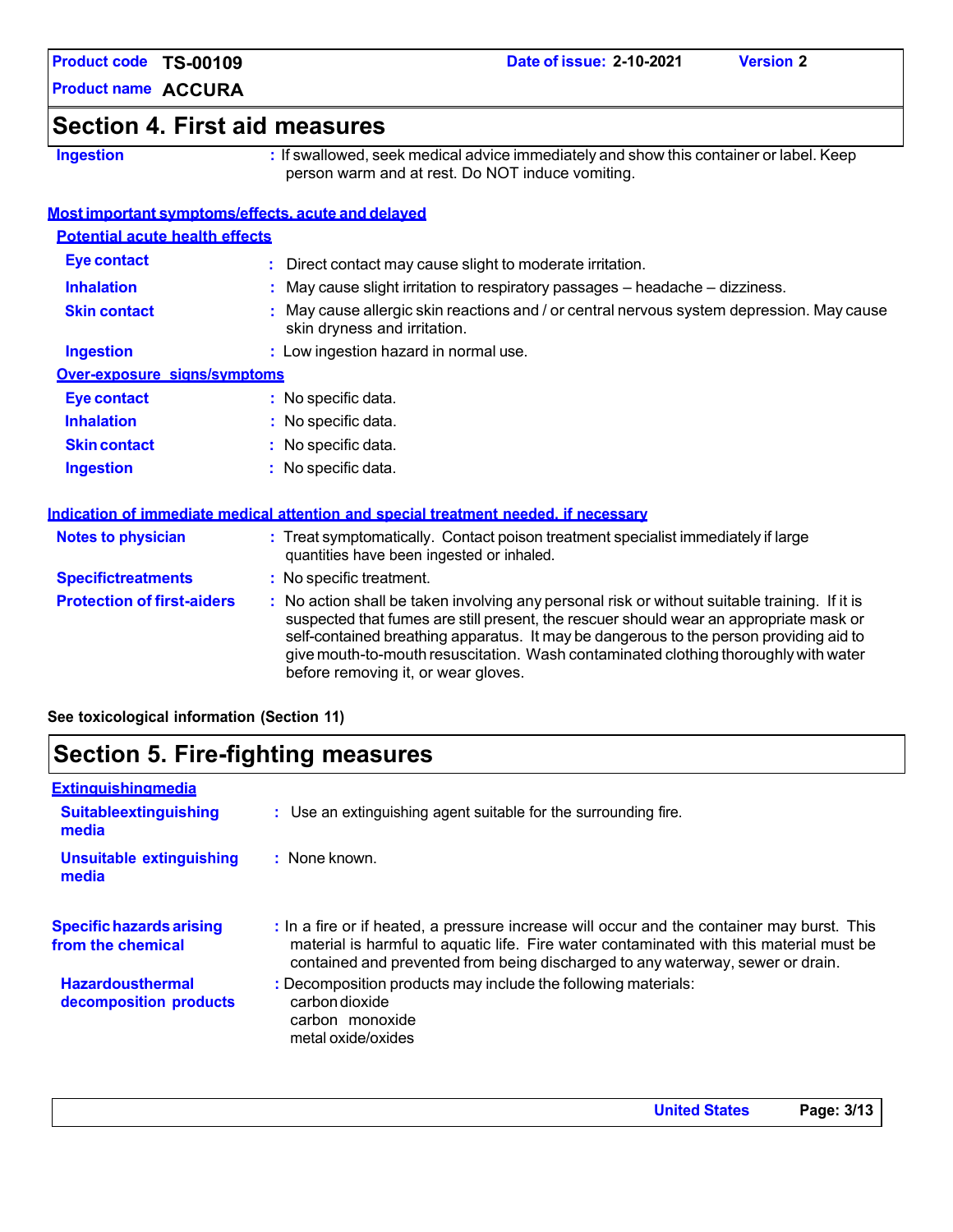**Product name ACCURA**

# **Section 5. Fire-fighting measures**

| <b>Special protective actions</b><br>forfire-fighters | : Promptly isolate the scene by removing all persons from the vicinity of the incident if<br>there is a fire. No action shall be taken involving any personal risk or without suitable<br>training. |
|-------------------------------------------------------|-----------------------------------------------------------------------------------------------------------------------------------------------------------------------------------------------------|
| <b>Special protective</b>                             | : Fire-fighters should wear appropriate protective equipment and self-contained breathing                                                                                                           |
| equipment for fire-fighters                           | apparatus (SCBA) with a full face-piece operated in positive pressure mode.                                                                                                                         |

### **Section 6. Accidental release measures**

|                                      | <b>Personal precautions, protective equipment and emergency procedures</b>                                                                                                                                                                                                                                                                                                                                                                                                                                                                                                                                                 |
|--------------------------------------|----------------------------------------------------------------------------------------------------------------------------------------------------------------------------------------------------------------------------------------------------------------------------------------------------------------------------------------------------------------------------------------------------------------------------------------------------------------------------------------------------------------------------------------------------------------------------------------------------------------------------|
| <b>Fornon-emergency</b><br>personnel | : No action shall be taken involving any personal risk or without suitable training.<br>Evacuate surrounding areas. Keep unnecessary and unprotected personnel from<br>entering. Do not touch or walk through spilled material. Avoid breathing vapor or mist.<br>Provide adequate ventilation. Wear appropriate respirator when ventilation is<br>inadequate. Put on appropriate personal protective equipment.                                                                                                                                                                                                           |
|                                      | For emergency responders : If specialised clothing is required to deal with the spillage, take note of any information in<br>Section 8 on suitable and unsuitable materials. See also the information in "For non-<br>emergency personnel".                                                                                                                                                                                                                                                                                                                                                                                |
|                                      | <b>Environmental precautions</b> : Avoid dispersal of spilled material and runoff and contact with soil, waterways, drains<br>and sewers. Inform the relevant authorities if the product has caused environmental<br>pollution (sewers, waterways, soil or air).                                                                                                                                                                                                                                                                                                                                                           |
|                                      | Methods and materials for containment and cleaning up                                                                                                                                                                                                                                                                                                                                                                                                                                                                                                                                                                      |
| <b>Small spill</b>                   | : Stop leak if without risk. Move containers from spill area. Dilute with water and mop up<br>if water-soluble. Alternatively, or if water-insoluble, absorb with an inert dry material and<br>place in an appropriate waste disposal container. Dispose of via a licensed waste<br>disposalcontractor.                                                                                                                                                                                                                                                                                                                    |
| <b>Large spill</b>                   | : Stop leak if without risk. Move containers from spill area. Approach release from<br>upwind. Prevent entry into sewers, water courses, basements or confined areas. Wash<br>spillages into an effluent treatment plant or proceed as follows. Contain and collect<br>spillage with non-combustible, absorbent material e.g. sand, earth, vermiculite or<br>diatomaceous earth and place in container for disposal according to local regulations<br>(see Section 13). Dispose of via a licensed waste disposal contractor. Contaminated<br>absorbent material may pose the same hazard as the spilled product. Note: see |

# **Section 7. Handling and storage**

| <b>Protectivemeasures</b><br>: Put on appropriate personal protective equipment (see Section 8). Avoid exposure -<br>obtain special instructions before use. Do not handle until all safety precautions have<br>been read and understood. Do not get in eyes or on skin or clothing. Do not ingest.<br>Avoid breathing vapor or mist. If during normal use the material presents a respiratory<br>hazard, use only with adequate ventilation or wear appropriate respirator. Keep in the<br>original container or an approved alternative made from a compatible material, kept<br>tightly closed when not in use. Empty containers retain product residue and can be<br>hazardous. Do not reuse container. |  |
|-------------------------------------------------------------------------------------------------------------------------------------------------------------------------------------------------------------------------------------------------------------------------------------------------------------------------------------------------------------------------------------------------------------------------------------------------------------------------------------------------------------------------------------------------------------------------------------------------------------------------------------------------------------------------------------------------------------|--|

Section 1 for emergency contact information and Section 13 for waste disposal.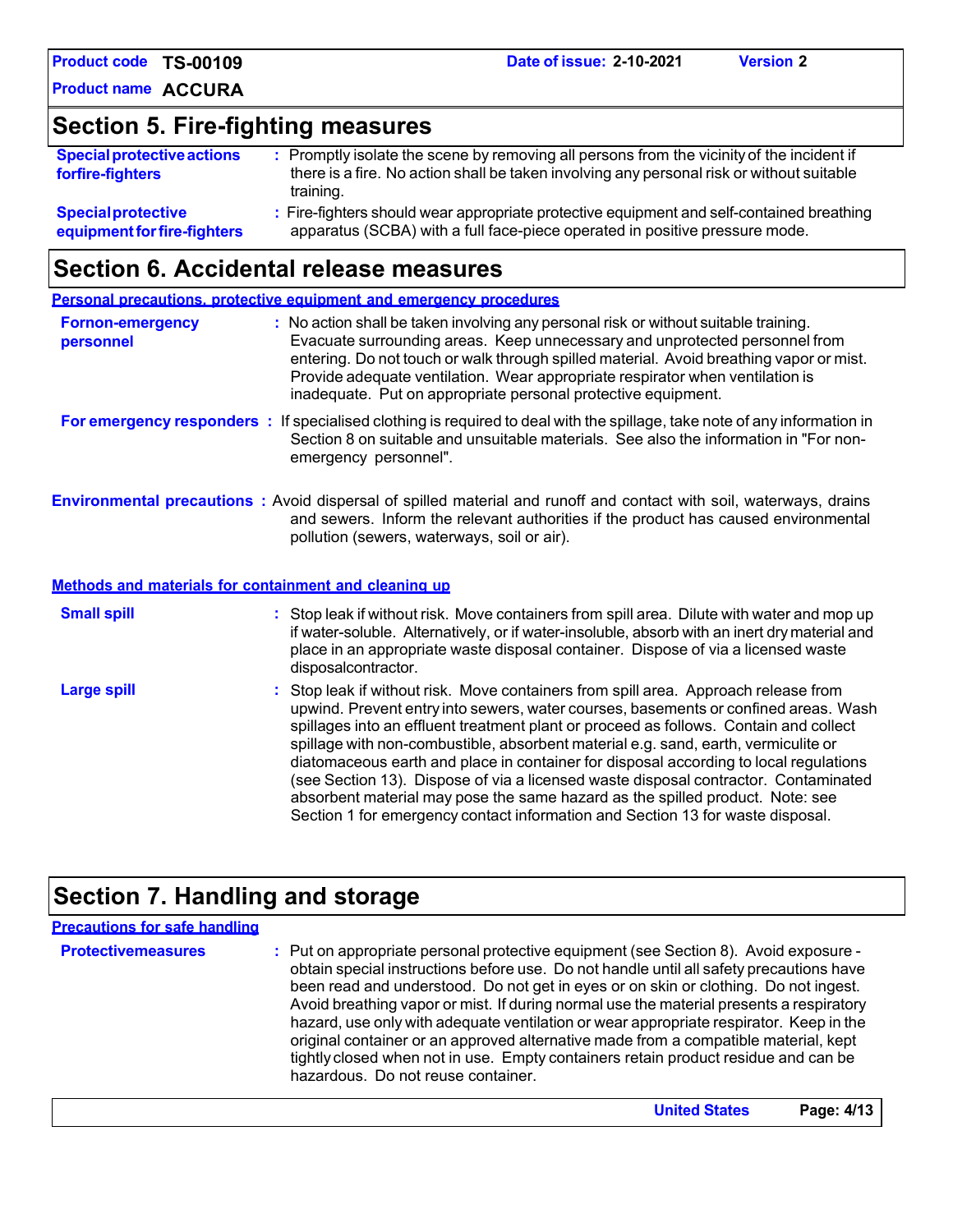**Product name ACCURA**

**Section 7. Handling and storage**

| <b>Specialprecautions</b>                                                        | : If this material is part of a multiple component system, read the Safety Data Sheet(s) for<br>the other component or components before blending as the resulting mixture may have<br>the hazards of all of its parts.                                                                                                                                                                                                                                                                                                                                                                         |
|----------------------------------------------------------------------------------|-------------------------------------------------------------------------------------------------------------------------------------------------------------------------------------------------------------------------------------------------------------------------------------------------------------------------------------------------------------------------------------------------------------------------------------------------------------------------------------------------------------------------------------------------------------------------------------------------|
| <b>Advice on general</b><br>occupationalhygiene                                  | : Eating, drinking and smoking should be prohibited in areas where this material is<br>handled, stored and processed. Workers should wash hands and face before eating,<br>drinking and smoking. Remove contaminated clothing and protective equipment before<br>entering eating areas. See also Section 8 for additional information on hygiene<br>measures.                                                                                                                                                                                                                                   |
| <b>Conditions for safe storage,</b><br>including any<br><b>incompatibilities</b> | : Do not store below the following temperature: $5^{\circ}$ C (41 $^{\circ}$ F). Store in accordance with<br>local regulations. Store in original container protected from direct sunlight in a dry, cool<br>and well-ventilated area, away from incompatible materials (see Section 10) and food<br>and drink. Keep container tightly closed and sealed until ready for use. Containers that<br>have been opened must be carefully resealed and kept upright to prevent leakage. Do<br>not store in unlabeled containers. Use appropriate containment to avoid environmental<br>contamination. |

## **Section 8. Exposure controls/personal protection**

### **Controlparameters**

**Occupationalexposurelimits**

| Ingredientname                                      | <b>Exposure limits</b>                                                                                                                                 |
|-----------------------------------------------------|--------------------------------------------------------------------------------------------------------------------------------------------------------|
| Limestone                                           | OSHAPEL (United States, 2/2013).<br>TWA: 5 mg/m <sup>3</sup> 8 hours. Form: Respirable fraction<br>TWA: 15 mg/m <sup>3</sup> 8 hours. Form: Total dust |
|                                                     | OSHAPEL (United States, 2/2013).                                                                                                                       |
| <b>Titanium Dioxide</b>                             | TWA: 15 mg/m <sup>3</sup> 8 hours. Form: Total dust                                                                                                    |
|                                                     | ACGIH TLV (United States, 6/2013).                                                                                                                     |
|                                                     | TWA: 10 mg/m <sup>3</sup> 8 hours.                                                                                                                     |
| Acetaldehyde                                        | ACGIH TLV (United States, 6/2013).                                                                                                                     |
|                                                     | $C: 45$ mg/m <sup>3</sup>                                                                                                                              |
|                                                     | $C: 25$ ppm                                                                                                                                            |
|                                                     | OSHAPEL (United States, 2/2013).                                                                                                                       |
|                                                     | TWA: $360 \,\mathrm{mg/m^3}$ 8 hours.                                                                                                                  |
| Vinyl Acetate                                       | TWA: 200 ppm 8 hours.                                                                                                                                  |
|                                                     | ACGIH TLV (United States, 6/2013).                                                                                                                     |
|                                                     | STEL: 53 mg/m <sup>3</sup> 15 minutes.                                                                                                                 |
|                                                     | STEL: 15 ppm 15 minutes.                                                                                                                               |
|                                                     | TWA: $35 \,\mathrm{mq/m^3}$ 8 hours.                                                                                                                   |
|                                                     | TWA: 10 ppm 8 hours.                                                                                                                                   |
| Crystalline Silica, respirable powder (<10 microns) | ACGIH TLV (United States, 6/2013). TWA:                                                                                                                |
|                                                     | 0.025 mg/m <sup>3</sup> 8 hours. Form: Respirable                                                                                                      |
|                                                     | OSHA PEL Z3 (United States, 2/2013).<br>TWA: 10 MG/M3 / (%SiO2+2) 8 hours. Form: Respirable                                                            |
|                                                     | TWA: 250 MPPCF / (%SiO2+5) 8 hours.                                                                                                                    |
|                                                     | Form: Respirable                                                                                                                                       |
|                                                     | OSHAPEL (United States, 2/2013).                                                                                                                       |
| Ethylene Glycol                                     | TWA: $5 \,\mathrm{mq/m^3}$ 8 hours.                                                                                                                    |
|                                                     | ACGIH TLV (United States, 6/2013).                                                                                                                     |
|                                                     | C: 100 mg/m <sup>3</sup> Form: Aerosol                                                                                                                 |
|                                                     |                                                                                                                                                        |
|                                                     |                                                                                                                                                        |

**Keyto abbreviations**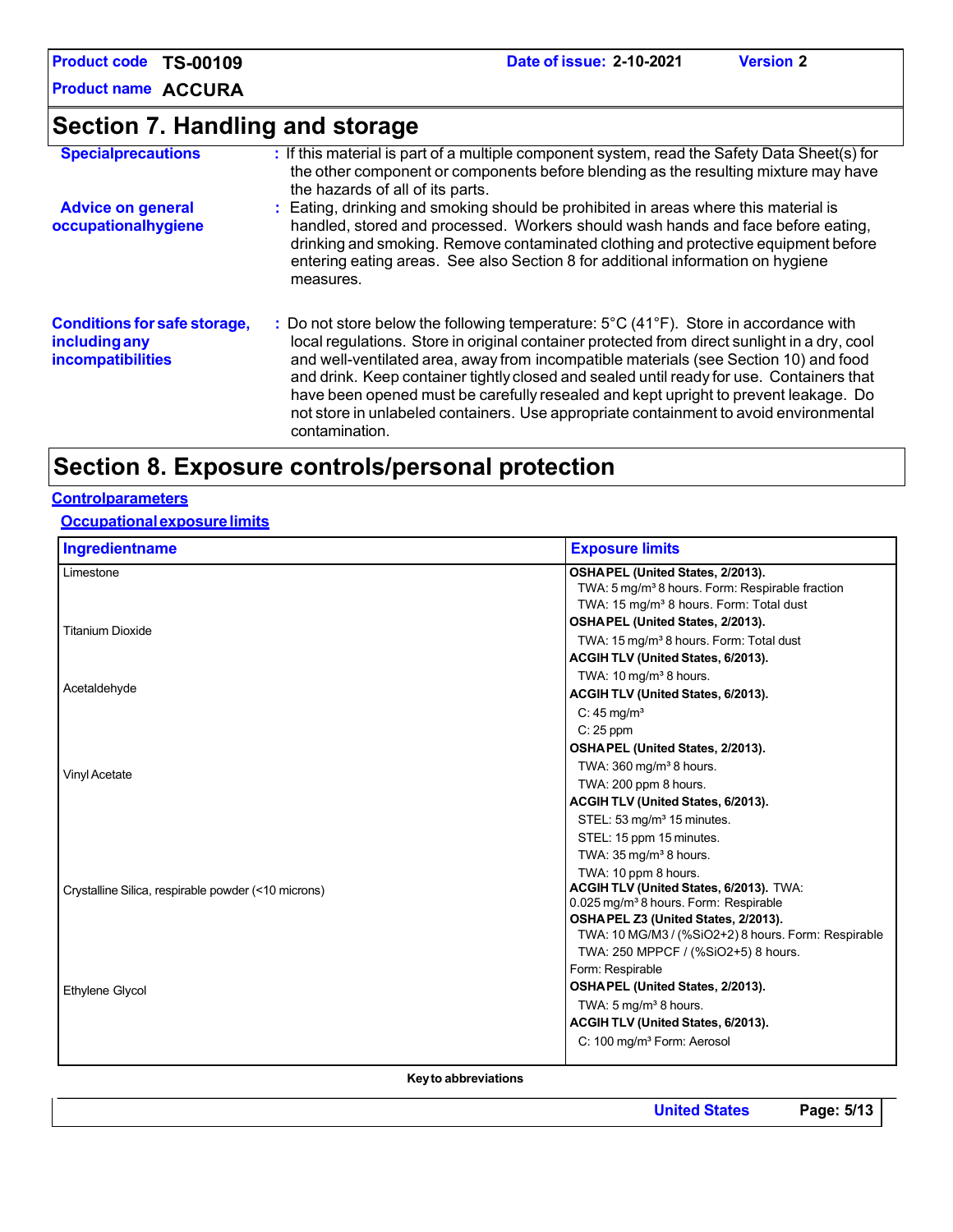**Product name ACCURA**

# **Section 8. Exposure controls/personal protection**

| $\mathsf{A}$ | $=$ Acceptable Maximum Peak                                       |             | $=$ Potential skin absorption      |
|--------------|-------------------------------------------------------------------|-------------|------------------------------------|
| <b>ACGIH</b> | = American Conference of Governmental Industrial Hygienists.      | SR.         | $=$ Respiratory sensitization      |
| С            | $=$ Ceiling Limit                                                 | SS          | $=$ Skin sensitization             |
|              | $=$ Fume                                                          | <b>STEL</b> | = Short term Exposure limit values |
| <b>IPEL</b>  | = Internal Permissible Exposure Limit                             | TD          | $=$ Total dust                     |
| <b>OSHA</b>  | = Occupational Safety and Health Administration.                  | TLV         | = Threshold Limit Value            |
| R            | $=$ Respirable                                                    | <b>TWA</b>  | $=$ Time Weighted Average          |
|              | = OSHA 29CFR 1910.1200 Subpart Z - Toxic and Hazardous Substances |             |                                    |
|              | Consult local authorities for acceptable exposure limits.         |             |                                    |

|                                                 | <b>United States</b><br>Page: 6/13                                                                                                                                                                                                                                                                                                                                                                                                                                                                                            |
|-------------------------------------------------|-------------------------------------------------------------------------------------------------------------------------------------------------------------------------------------------------------------------------------------------------------------------------------------------------------------------------------------------------------------------------------------------------------------------------------------------------------------------------------------------------------------------------------|
| <b>Respiratory protection</b>                   | : Respirator selection must be based on known or anticipated exposure levels, the<br>hazards of the product and the safe working limits of the selected respirator. If workers<br>are exposed to concentrations above the exposure limit, they must use appropriate,<br>certified respirators. Use a properly fitted, air-purifying or air-fed respirator complying<br>with an approved standard if a risk assessment indicates this is necessary.                                                                            |
| <b>Other skin protection</b>                    | : Appropriate footwear and any additional skin protection measures should be selected<br>based on the task being performed and the risks involved and should be approved by a<br>specialist before handling this product.                                                                                                                                                                                                                                                                                                     |
| <b>Bodyprotection</b>                           | : Personal protective equipment for the body should be selected based on the task being<br>performed and the risks involved and should be approved by a specialist before<br>handling this product.                                                                                                                                                                                                                                                                                                                           |
| <b>Gloves</b>                                   | worn at all times when handling chemical products if a risk assessment indicates this is<br>necessary. Considering the parameters specified by the glove manufacturer, check<br>during use that the gloves are still retaining their protective properties. It should be<br>noted that the time to breakthrough for any glove material may be different for different<br>glove manufacturers. In the case of mixtures, consisting of several substances, the<br>protection time of the gloves cannot be accurately estimated. |
| <b>Skinprotection</b><br><b>Hand protection</b> | : Chemical-resistant, impervious gloves complying with an approved standard should be                                                                                                                                                                                                                                                                                                                                                                                                                                         |
| <b>Eye/faceprotection</b>                       | eating, smoking and using the lavatory and at the end of the working period.<br>Appropriate techniques should be used to remove potentially contaminated clothing.<br>Wash contaminated clothing before reusing. Ensure that eyewash stations and safety<br>showers are close to the workstation location.<br>Safety glasses with side shields.                                                                                                                                                                               |
| <b>Hygienemeasures</b>                          | : Wash hands, forearms and face thoroughly after handling chemical products, before                                                                                                                                                                                                                                                                                                                                                                                                                                           |
| <b>Individualprotection measures</b>            |                                                                                                                                                                                                                                                                                                                                                                                                                                                                                                                               |
| <b>Environmental exposure</b><br>controls       | Emissions from ventilation or work process equipment should be checked to ensure<br>they comply with the requirements of environmental protection legislation. In some<br>cases, fume scrubbers, filters or engineering modifications to the process equipment<br>will be necessary to reduce emissions to acceptable levels.                                                                                                                                                                                                 |
| <b>Appropriate engineering</b><br>controls      | : If user operations generate dust, fumes, gas, vapor or mist, use process enclosures,<br>local exhaust ventilation or other engineering controls to keep worker exposure to<br>airborne contaminants below any recommended or statutory limits.                                                                                                                                                                                                                                                                              |
| <b>Recommended monitoring</b><br>procedures     | atmosphere or biological monitoring may be required to determine the effectiveness of<br>the ventilation or other control measures and/or the necessity to use respiratory<br>protective equipment. Reference should be made to appropriate monitoring standards.<br>Reference to national guidance documents for methods for the determination of<br>hazardous substances will also be required.                                                                                                                             |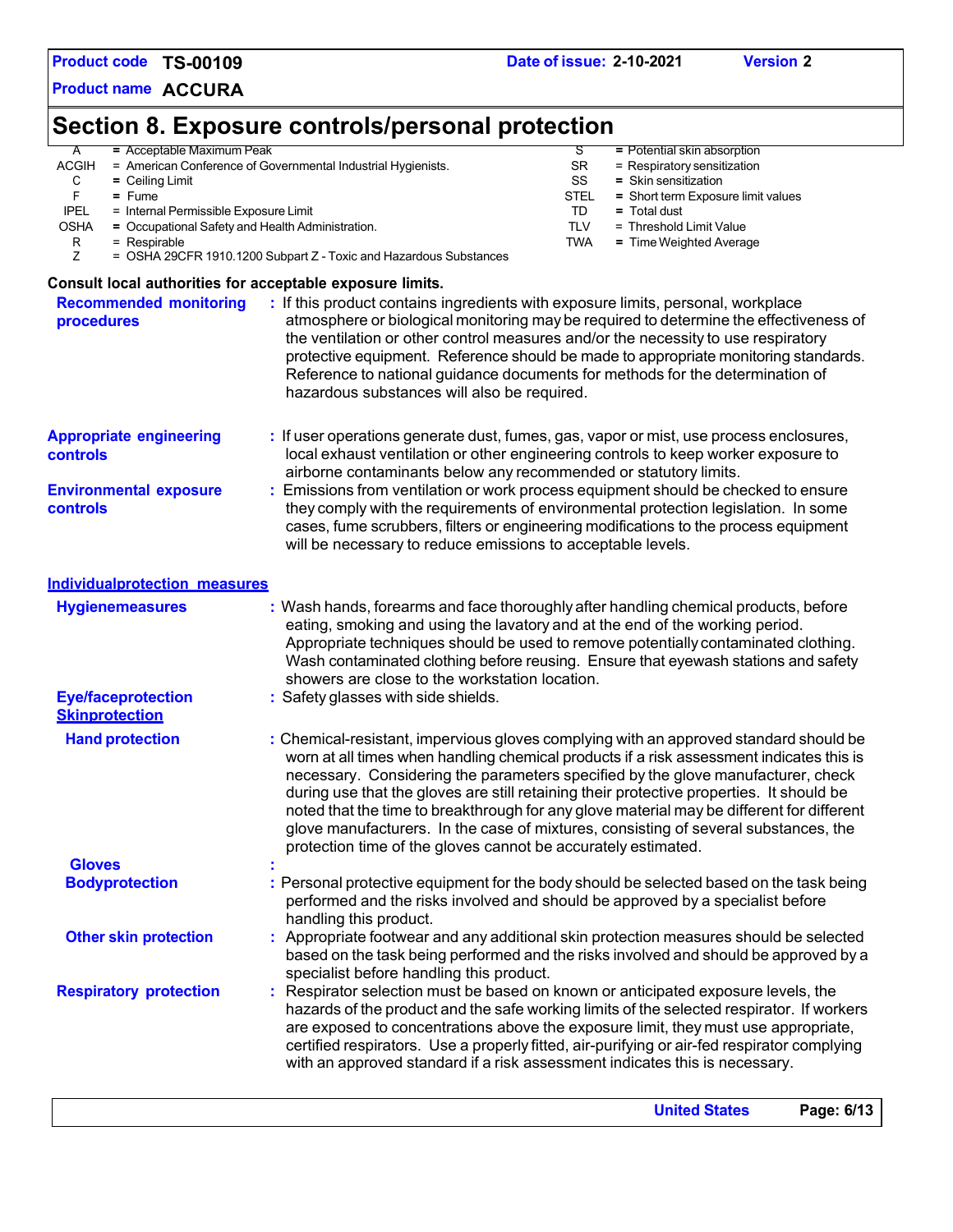**Product code TS-00109 Date of issue: 2-10-2021 Version** 2

**Product name ACCURA Gray**

# **Section 9. Physical and chemical properties**

### **Appearance**

| <b>Physical state</b>                                  | : Paste                                     |
|--------------------------------------------------------|---------------------------------------------|
| Color                                                  | : Gray                                      |
| <b>Odor</b>                                            | : Mild Acrylic                              |
| <b>Odorthreshold</b>                                   | • Not available.                            |
| pH                                                     | $: 7.5 - 8.5$                               |
| <b>Melting point</b>                                   | : Not available.                            |
| <b>Boiling point</b>                                   | : >37.78°C (>100°F)                         |
| <b>Flash point</b>                                     | : Closed cup: 93.89°C (201°F)               |
| <b>Materialsupports</b><br>combustion.                 | $:$ Yes.                                    |
| <b>Auto-ignition temperature</b>                       | : Not available.                            |
| <b>Decomposition temperature</b>                       | : Not available.                            |
| <b>Flammability (solid, gas)</b>                       | : Not available.                            |
| <b>Lower and upper explosive</b><br>(flammable) limits | : Not available.                            |
| <b>Evaporation rate</b>                                | $: 0.32$ (butyl acetate = 1)                |
| <b>Vaporpressure</b>                                   | $: 2.3$ kPa (17.1 mm Hg) [room temperature] |
| <b>Vapor density</b>                                   | : Not available.                            |
| <b>Relative density</b>                                | : 1.68                                      |
| Density (Ibs / gal)                                    | : 14.02                                     |
| <b>Solubility</b>                                      | : Soluble in water                          |
| <b>Partition coefficient: n-</b><br>octanol/water      | : Not available.                            |
| <b>Viscosity</b>                                       | : $15-40$ g/s                               |
| <b>Volatility</b>                                      | : 28% (v/v), 17.2% (w/w)                    |
| % Solid. (w/w)                                         | : 82.8                                      |

# **Section 10. Stability and reactivity**

| <b>Reactivity</b>                            | : No specific test data related to reactivity available for this product or its ingredients.                                                  |
|----------------------------------------------|-----------------------------------------------------------------------------------------------------------------------------------------------|
| <b>Chemical stability</b>                    | : The product is stable.                                                                                                                      |
| <b>Possibility of hazardous</b><br>reactions | : Under normal conditions of storage and use, hazardous reactions will not occur.                                                             |
| <b>Conditions to avoid</b>                   | : When exposed to high temperatures may produce hazardous decomposition products.<br>Refer to protective measures listed in sections 7 and 8. |
| <b>Incompatiblematerials</b>                 | : Keep away from the following materials to prevent strong exothermic reactions:<br>oxidizing agents, strong alkalis, strong acids.           |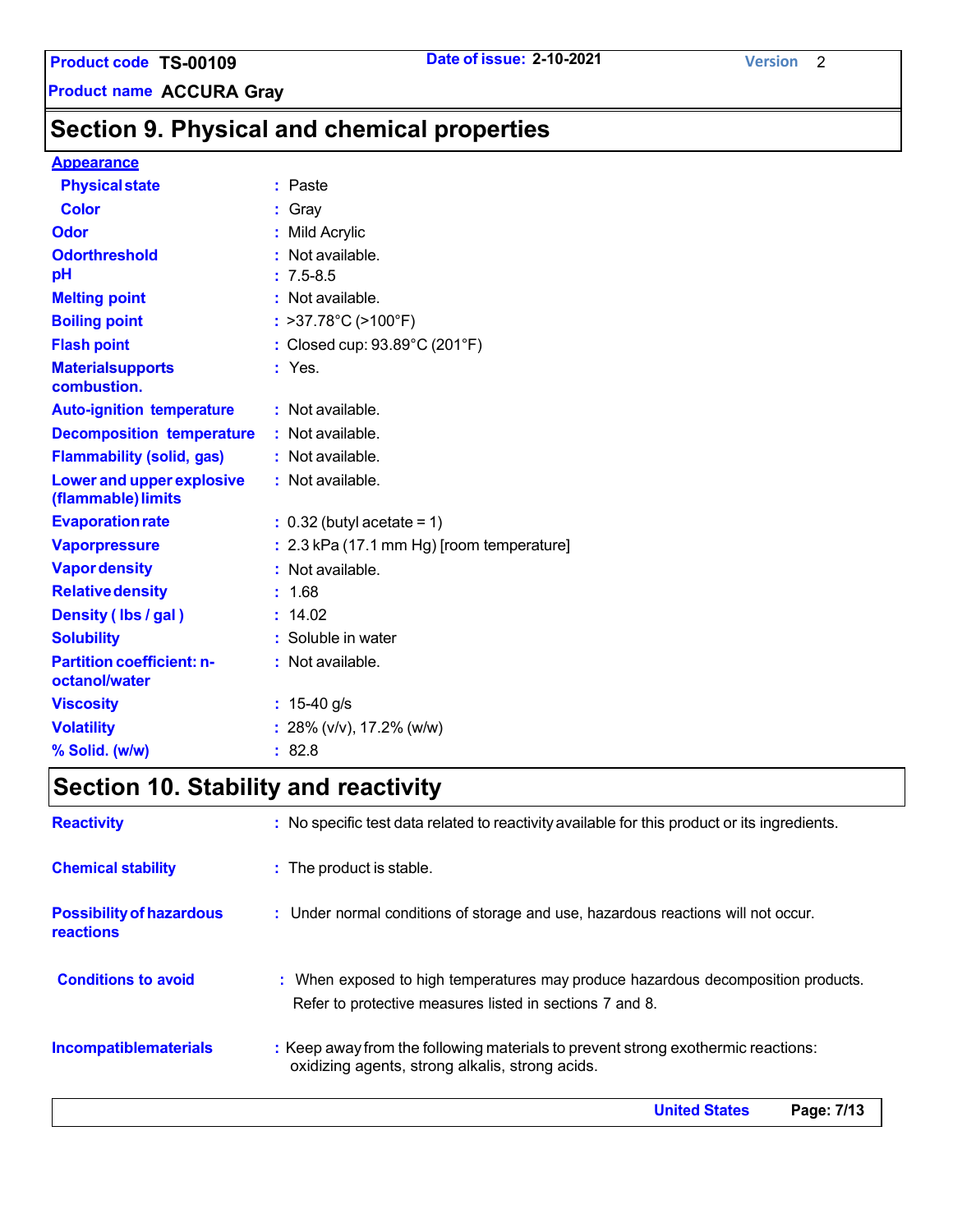**Product name ACCURA**

# **Section 10. Stability and reactivity**

**Hazardous decomposition products**

**:** Decomposition products may include the following materials: carbon monoxide, carbon dioxide, smoke, oxides of nitrogen.

# **Section 11. Toxicological information**

### **Information on toxicological effects**

### **Acutetoxicity**

| <b>Product/ingredientname</b>                          | <b>Result</b>                                      |             |            | <b>Species</b>                                       | <b>Dose</b>                                      | <b>Exposure</b> |
|--------------------------------------------------------|----------------------------------------------------|-------------|------------|------------------------------------------------------|--------------------------------------------------|-----------------|
| <b>Titanium Dioxide</b>                                | LD50 Oral                                          |             |            | Rat                                                  | $>10$ g/kg                                       |                 |
| Acetaldehyde                                           | <b>LC50 Inhalation Gas.</b>                        |             |            | Rat                                                  | 13300 ppm                                        | 4 hours         |
|                                                        | LD50 Dermal                                        |             |            | <b>Rabbit</b>                                        | 3540 mg/kg                                       |                 |
|                                                        | LD50 Oral                                          |             |            | Rat                                                  | 661 mg/kg                                        |                 |
| Ethylene Glycol                                        | LD50 Dermal                                        |             |            | Rabbit                                               | 9.53 g/kg                                        |                 |
|                                                        | LD50 Oral                                          |             |            | Rat                                                  | 4700 mg/kg                                       |                 |
| <b>Vinyl Acetate</b>                                   | <b>LC50 Inhalation Vapor</b>                       |             |            | Mouse                                                | 1460 ppm                                         | 4 hours         |
|                                                        | <b>LC50 Inhalation Vapor</b>                       |             |            | Rat                                                  | 11400 mg/m <sup>3</sup>                          | 4 hours         |
|                                                        | <b>LC50 Inhalation Vapor</b>                       |             |            | Rat                                                  | 3680 ppm                                         | 4 hours         |
|                                                        | LD50 Dermal                                        |             |            | Rabbit                                               | 2335 mg/kg                                       |                 |
|                                                        | LD50 Oral                                          |             |            | Rat                                                  | 2.5 g/kg                                         |                 |
| <b>Conclusion/Summary</b>                              |                                                    |             |            | : There are no data available on the mixture itself. |                                                  |                 |
| <b>Irritation/Corrosion</b>                            |                                                    |             |            |                                                      |                                                  |                 |
| <b>Conclusion/Summary</b>                              |                                                    |             |            |                                                      |                                                  |                 |
| <b>Skin</b>                                            |                                                    |             |            | There are no data available on the mixture itself.   |                                                  |                 |
| <b>Eyes</b>                                            | There are no data available on the mixture itself. |             |            |                                                      |                                                  |                 |
| <b>Respiratory</b>                                     | There are no data available on the mixture itself. |             |            |                                                      |                                                  |                 |
| <b>Sensitization</b>                                   |                                                    |             |            |                                                      |                                                  |                 |
| <b>Conclusion/Summary</b>                              |                                                    |             |            |                                                      |                                                  |                 |
| <b>Skin</b>                                            | There are no data available on the mixture itself. |             |            |                                                      |                                                  |                 |
| <b>Respiratory</b>                                     | There are no data available on the mixture itself. |             |            |                                                      |                                                  |                 |
| <b>Mutagenicity</b>                                    |                                                    |             |            |                                                      |                                                  |                 |
| <b>Conclusion/Summary</b>                              |                                                    |             |            | : There are no data available on the mixture itself. |                                                  |                 |
| <b>Carcinogenicity</b>                                 |                                                    |             |            |                                                      |                                                  |                 |
| <b>Conclusion/Summary</b>                              | There are no data available on the mixture itself. |             |            |                                                      |                                                  |                 |
| <b>Classification</b>                                  |                                                    |             |            |                                                      |                                                  |                 |
| <b>Product/ingredientname</b>                          | <b>OSHA</b>                                        | <b>IARC</b> | <b>NTP</b> |                                                      |                                                  |                 |
| Acetaldehyde                                           | $\blacksquare$                                     | 1           |            |                                                      | Reasonably anticipated to be a human carcinogen. |                 |
| <b>Vinyl Acetate</b>                                   | $\blacksquare$                                     | 2B          |            |                                                      |                                                  |                 |
| Crystalline Silica, respirable<br>powder (<10 microns) | ä,                                                 | 1           |            | Known to be a human carcinogen.                      |                                                  |                 |
| <b>Titanium Dioxide</b>                                |                                                    | 2B          |            |                                                      |                                                  |                 |
| <b>Carcinogen Classification code:</b>                 |                                                    |             |            |                                                      |                                                  |                 |

**IARC: 1, 2A, 2B, 3, 4 NTP: Known to be a human carcinogen; Reasonablyanticipated to be a human carcinogen OSHA: + Notlisted/notregulated: -**

**United States Page: 8/13**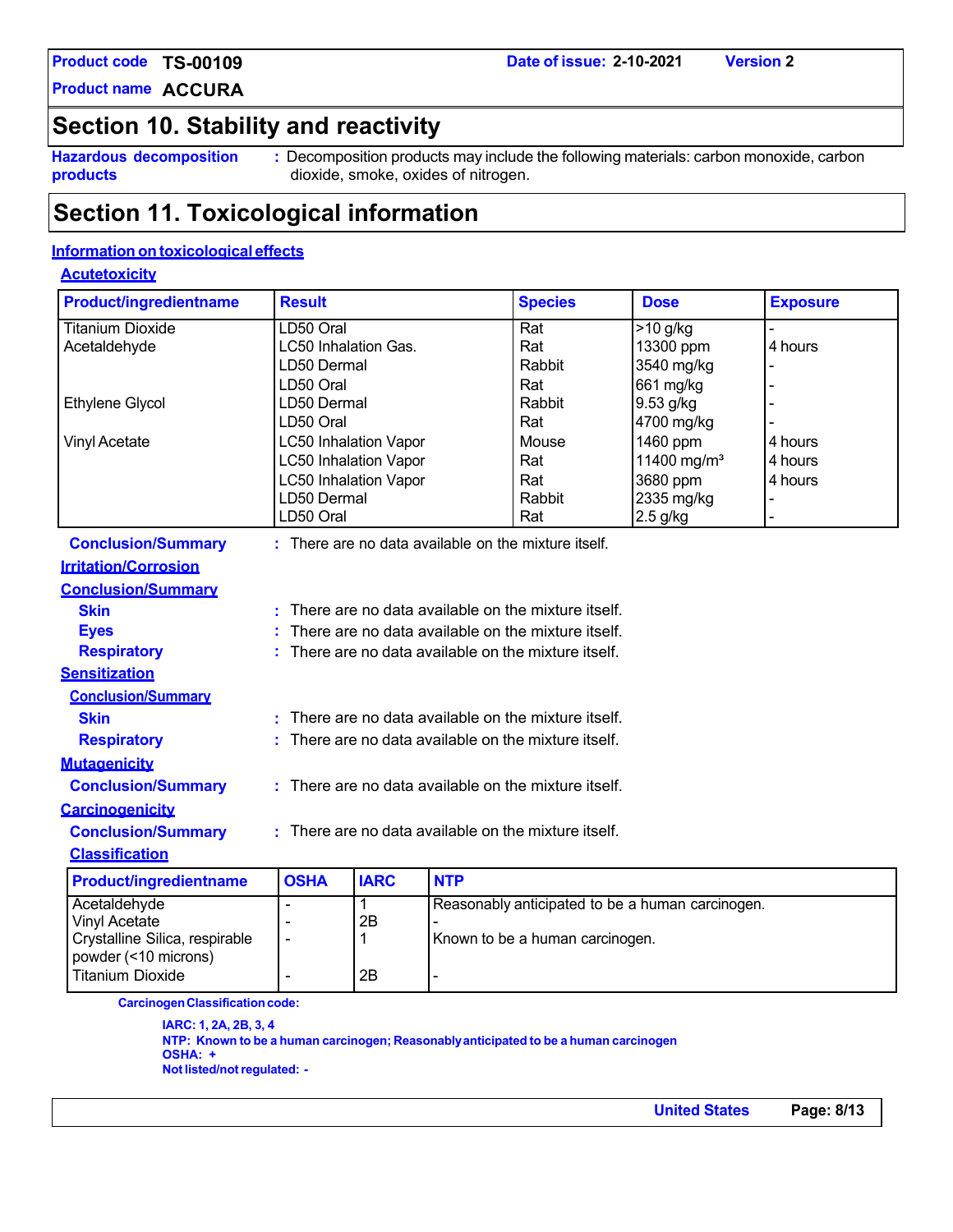**Product name ACCURA**

# **Section 11. Toxicological information**

**Reproductive toxicity Conclusion/Summary**

There are no data available on the mixture itself.

### **Teratogenicity**

**Conclusion/Summary :**

There are no data available on the mixture itself.

#### **Specific target organ toxicity (single exposure)**

| <b>Name</b>   | <b>Category</b> |
|---------------|-----------------|
| Acetaldehyde  | Category 3      |
| Vinyl Acetate | Category 3      |

#### **Specific target organ toxicity (repeated exposure)**

| <b>Name</b>                                         | <b>Category</b>       |
|-----------------------------------------------------|-----------------------|
| Vinyl Acetate                                       | Category <sup>-</sup> |
| Crystalline Silica, respirable powder (<10 microns) | Category 2            |
| Ethylene Glycol                                     | Category 2            |

**Target organs :** Contains material which may cause damage to the following organs: lungs, upper respiratory tract, skin, eyes.

#### **Aspiration hazard**

Not available.

#### **Information on the likely routes of exposure Potential**

| acute health effects |
|----------------------|
|----------------------|

| <b>Potential delayed effects</b>                         | There are no data available on the mixture itself.                                                                                                                                                                                                                                                                                                                                                                                                                                                                                                                                                                                                |
|----------------------------------------------------------|---------------------------------------------------------------------------------------------------------------------------------------------------------------------------------------------------------------------------------------------------------------------------------------------------------------------------------------------------------------------------------------------------------------------------------------------------------------------------------------------------------------------------------------------------------------------------------------------------------------------------------------------------|
| effects                                                  |                                                                                                                                                                                                                                                                                                                                                                                                                                                                                                                                                                                                                                                   |
| <b>Short term exposure</b><br><b>Potential immediate</b> | : There are no data available on the mixture itself.                                                                                                                                                                                                                                                                                                                                                                                                                                                                                                                                                                                              |
| <b>Conclusion/Summary</b>                                | : There are no data available on the mixture itself. This product contains Crystalline Silica which<br>can cause lung cancer or silicosis. The risk of cancer depends on the duration and level of<br>exposure to dust from sanding surfaces or mist from spray applications. If splashed in the eyes,<br>the liquid may cause irritation and reversible damage. Ingestion may cause nausea, diarrhea and<br>vomiting. This takes into account, where known, delayed and immediate effects and also chronic<br>effects of components from short-term and long-term exposure by oral, inhalation and dermal<br>routes of exposure and eye contact. |
|                                                          | Delayed and immediate effects and also chronic effects from short and long term exposure                                                                                                                                                                                                                                                                                                                                                                                                                                                                                                                                                          |
| Ingestion                                                | $:$ No specific data.                                                                                                                                                                                                                                                                                                                                                                                                                                                                                                                                                                                                                             |
| <b>Skin contact</b>                                      | : No specific data.                                                                                                                                                                                                                                                                                                                                                                                                                                                                                                                                                                                                                               |
| <b>Inhalation</b>                                        | : No specific data.                                                                                                                                                                                                                                                                                                                                                                                                                                                                                                                                                                                                                               |
| <b>Eye contact</b>                                       | : No specific data.                                                                                                                                                                                                                                                                                                                                                                                                                                                                                                                                                                                                                               |
| Over-exposuresians/symptoms                              |                                                                                                                                                                                                                                                                                                                                                                                                                                                                                                                                                                                                                                                   |
| <b>Ingestion</b>                                         | : No known significant effects or critical hazards.<br>: No known significant effects or critical hazards.                                                                                                                                                                                                                                                                                                                                                                                                                                                                                                                                        |
| <b>Inhalation</b><br><b>Skin contact</b>                 | : No known significant effects or critical hazards.                                                                                                                                                                                                                                                                                                                                                                                                                                                                                                                                                                                               |
| <b>Eye contact</b>                                       | : No known significant effects or critical hazards.                                                                                                                                                                                                                                                                                                                                                                                                                                                                                                                                                                                               |

**Date of issue: 2-10-2021 Version 2**

**United States Page: 9/13**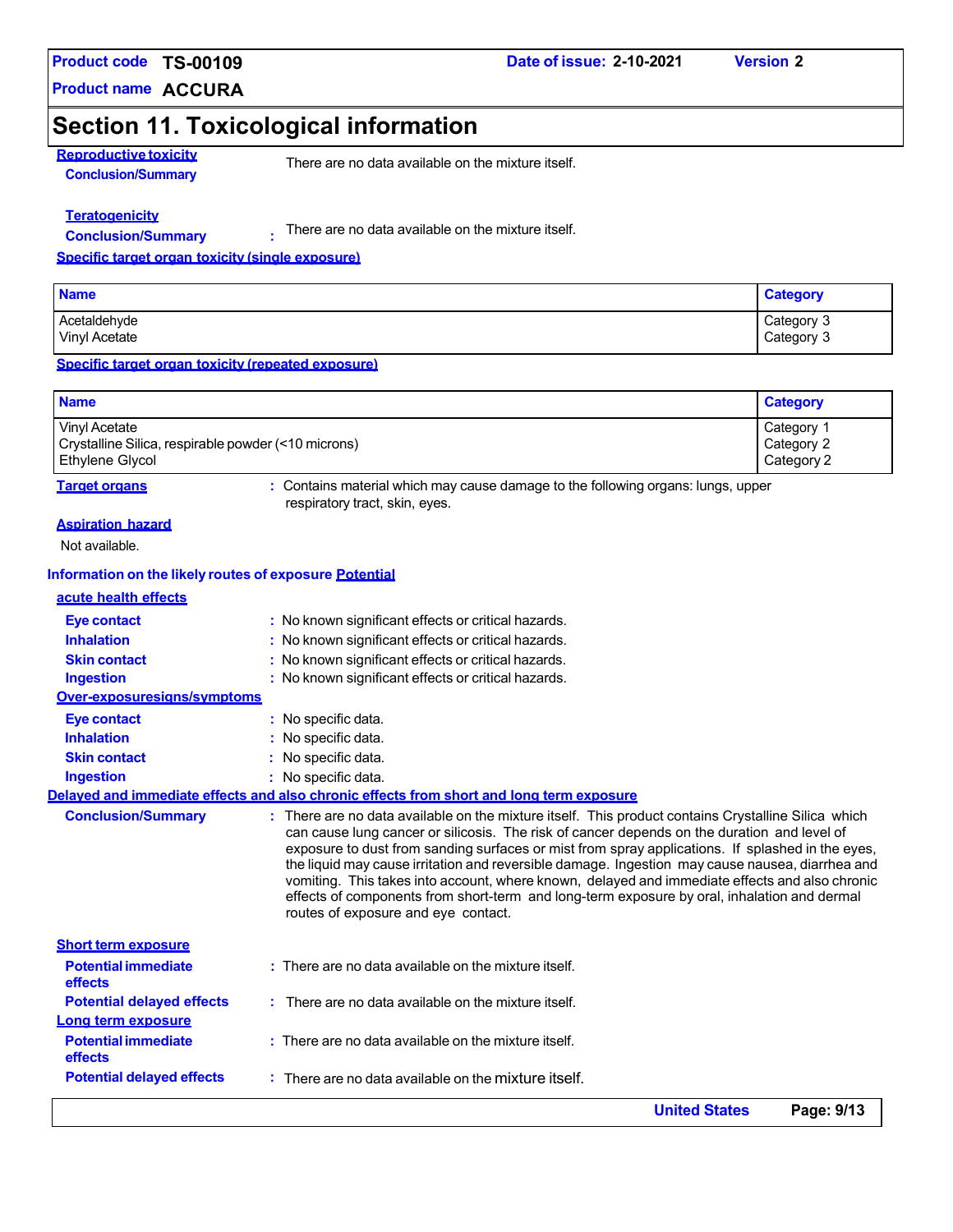**Product name ACCURA**

# **Section 11. Toxicological information**

### **Potential chronic health effects**

| <b>General</b>                        | : No known significant effects or critical hazards.                           |
|---------------------------------------|-------------------------------------------------------------------------------|
| <b>Carcinogenicity</b>                | : May cause cancer. Risk of cancer depends on duration and level of exposure. |
| <b>Mutagenicity</b>                   | : No known significant effects or critical hazards.                           |
| <b>Teratogenicity</b>                 | : No known significant effects or critical hazards.                           |
| <b>Developmentaleffects</b>           | : No known significant effects or critical hazards.                           |
| <b>Fertility effects</b>              | : No known significant effects or critical hazards.                           |
| <b>Numerical measures of toxicity</b> |                                                                               |
| <b>Acute toxicity estimates</b>       |                                                                               |

**Route ATE value**

Oral 13383 mg/kg

# **Section 12. Ecological information**

#### **Toxicity**

| <b>Product/ingredientname</b> | <b>Result</b>                                         | <b>Species</b>                       | <b>Exposure</b> |
|-------------------------------|-------------------------------------------------------|--------------------------------------|-----------------|
| Vinyl Acetate                 | Acute LC50 31080 to 36630 µg/l<br><b>IFresh water</b> | Fish - Poecilia reticulata           | 96 hours        |
| Titanium Dioxide              | Acute EC50 100 mg/l Fresh water                       | Daphnia - Daphnia magna -<br>Neonate | 48 hours        |

### **Persistence and degradability**

Not available.

### **Bioaccumulative potential**

| <b>Product/ingredientname</b> | $LogP_{ow}$ | <b>BCF</b> | <b>Potential</b> |
|-------------------------------|-------------|------------|------------------|
| Acetaldehyde                  | $-0.34$     |            | low              |
| Vinyl Acetate                 | 0.73        |            | low              |
| Ethylene Glycol               | $-1.36$     |            | low              |

### **Mobility in soil**

**Soil/waterpartition coefficient** (K<sub>oc</sub>)

**:** Not available.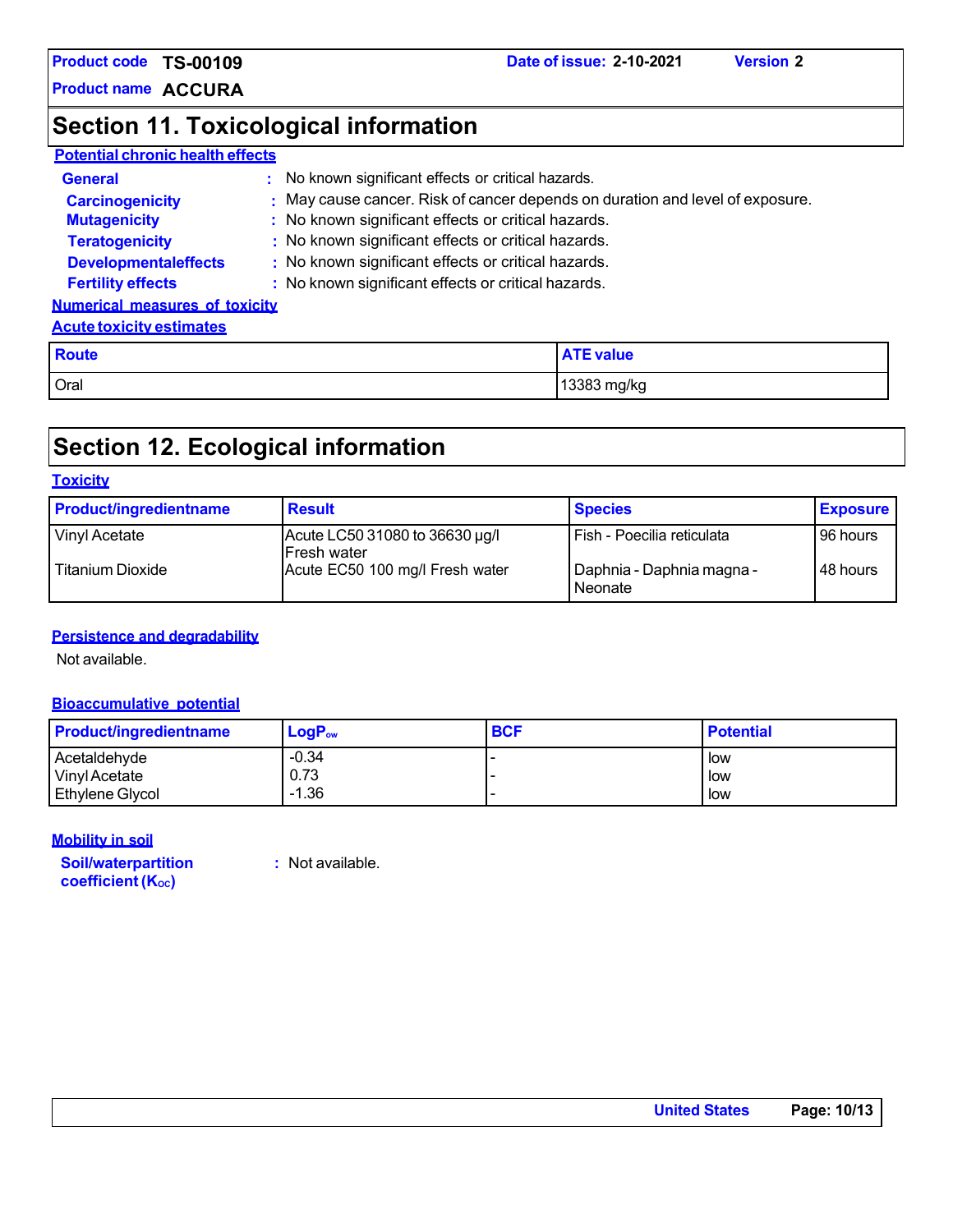**Product name ACCURA**

### **Section 13. Disposal considerations**

### **Section 13. Disposal considerations**

#### **Disposalmethods :** The generation of waste should be avoided or minimized wherever possible. Disposal of this product, solutions and any by-products should at all times comply with the requirements of environmental protection and waste disposal legislation and any regional local authority requirements. Dispose of surplus and non-recyclable products via a licensed waste disposal contractor. Waste should not be disposed of untreated to the sewer unless fully compliant with the requirements of all authorities with jurisdiction. Waste packaging should be recycled. Incineration or landfill should only be considered when recycling is not feasible.

This material and its container must be disposed of in a safe way. Care should be taken when handling emptied containers that have not been cleaned or rinsed out. Empty containers or liners may retain some product residues. Avoid dispersal of spilled material and runoff and contact with soil, waterways, drains andsewers.

**Disposal should be in accordance with applicable regional, national and local laws and regulations. Refer to Section 7: HANDLING AND STORAGE and Section 8: EXPOSURE CONTROLS/PERSONAL PROTECTION for additional handling information and protection of employees. Section 6. Accidental release measures**

| 14. Transport information                                                   |                                                                                         |                        |                        |  |
|-----------------------------------------------------------------------------|-----------------------------------------------------------------------------------------|------------------------|------------------------|--|
|                                                                             | <b>DOT</b>                                                                              | <b>IMDG</b>            | <b>IATA</b>            |  |
| <b>UN number</b>                                                            | UN3082                                                                                  | Not regulated.         | Not regulated.         |  |
| <b>UN proper shipping</b><br>name                                           | <b>ENVIRONMENTALLY</b><br>HAZARDOUS SUBSTANCE,<br>LIQUID, N.O.S.<br>(carbendazim (ISO)) |                        |                        |  |
| <b>Transport hazard class</b><br>(e <sub>s</sub> )                          | 9                                                                                       |                        |                        |  |
| <b>Packing group</b>                                                        | $\mathbf{III}$                                                                          |                        |                        |  |
| <b>Environmental hazards</b><br><b>Marinepollutant</b><br><b>substances</b> | No.<br>Not applicable.                                                                  | No.<br>Not applicable. | No.<br>Not applicable. |  |
| <b>Product RQ (lbs)</b>                                                     | 25000                                                                                   | Not applicable.        | Not applicable.        |  |
| <b>RQ</b> substances                                                        | (carbendazim (ISO))                                                                     | Not applicable.        | Not applicable.        |  |

#### **Additionalinformation**

**DOT :** Package sizes shipped in quantities less than the product reportable quantityare not subject to the RQ (reportable quantity) transportation requirements.

**IMDG :** None identified.

**IATA :** None identified.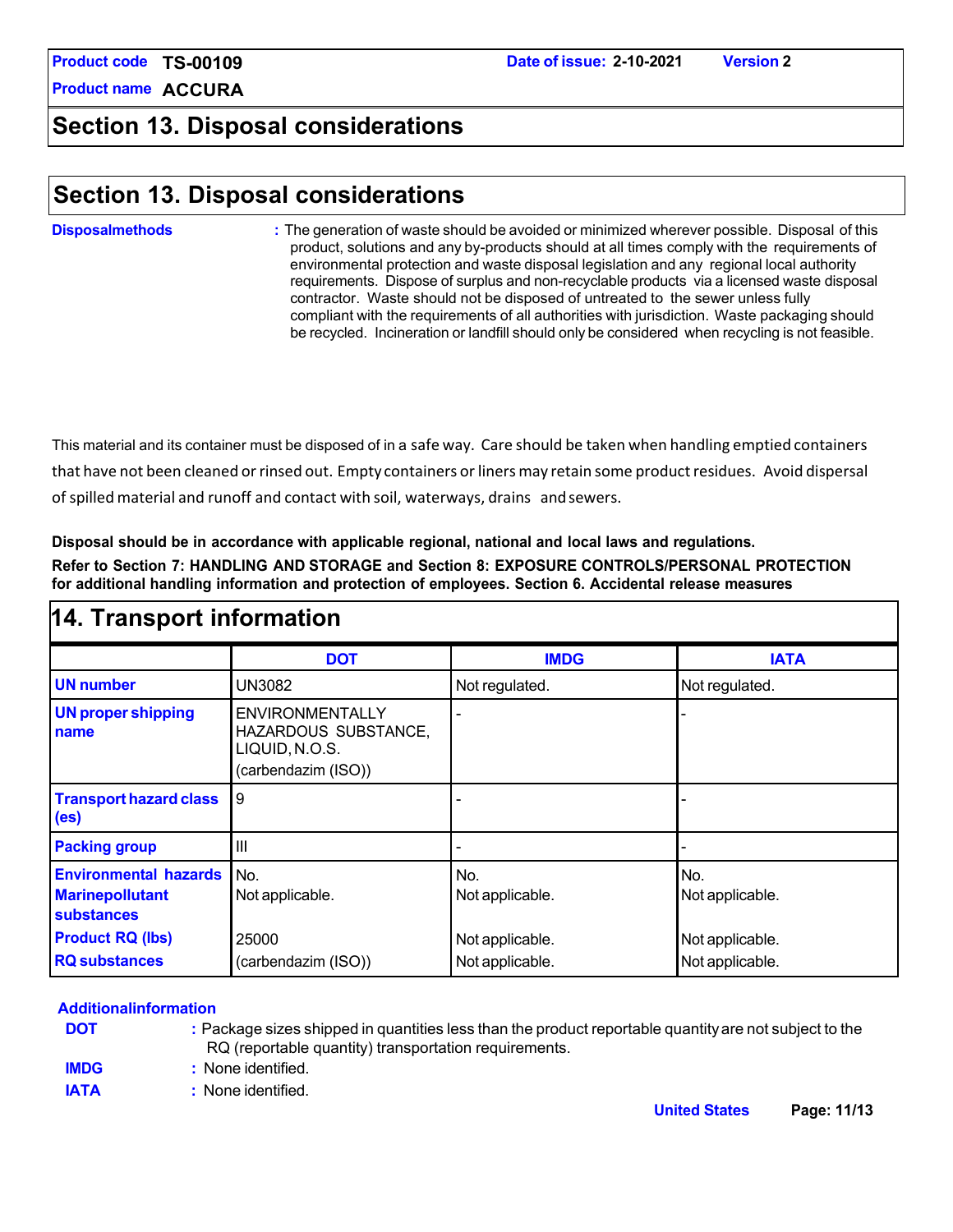**Product name ACCURA**

# **Section 13. Disposal considerations**

#### **Special precautions for user : Transport within user's premises:** always transport in closed containers that are upright and secure. Ensure that persons transporting the product know what to do in the event of an accident or spillage.

# **Section 15. Regulatory information**

|                                  | United States inventory (TSCA8b) : All components are listed or exempted.                |
|----------------------------------|------------------------------------------------------------------------------------------|
| <b>Australia inventory(AICS)</b> | : Not determined.                                                                        |
| Canada inventory (DSL)           | : At least one component is not listed.                                                  |
| <b>China inventory (IECSC)</b>   | : Not determined.                                                                        |
| Europe inventory (REACH)         | : Please contact your supplier for information on the inventory status of this material. |
| Japan inventory (ENCS)           | : Not determined.                                                                        |
|                                  |                                                                                          |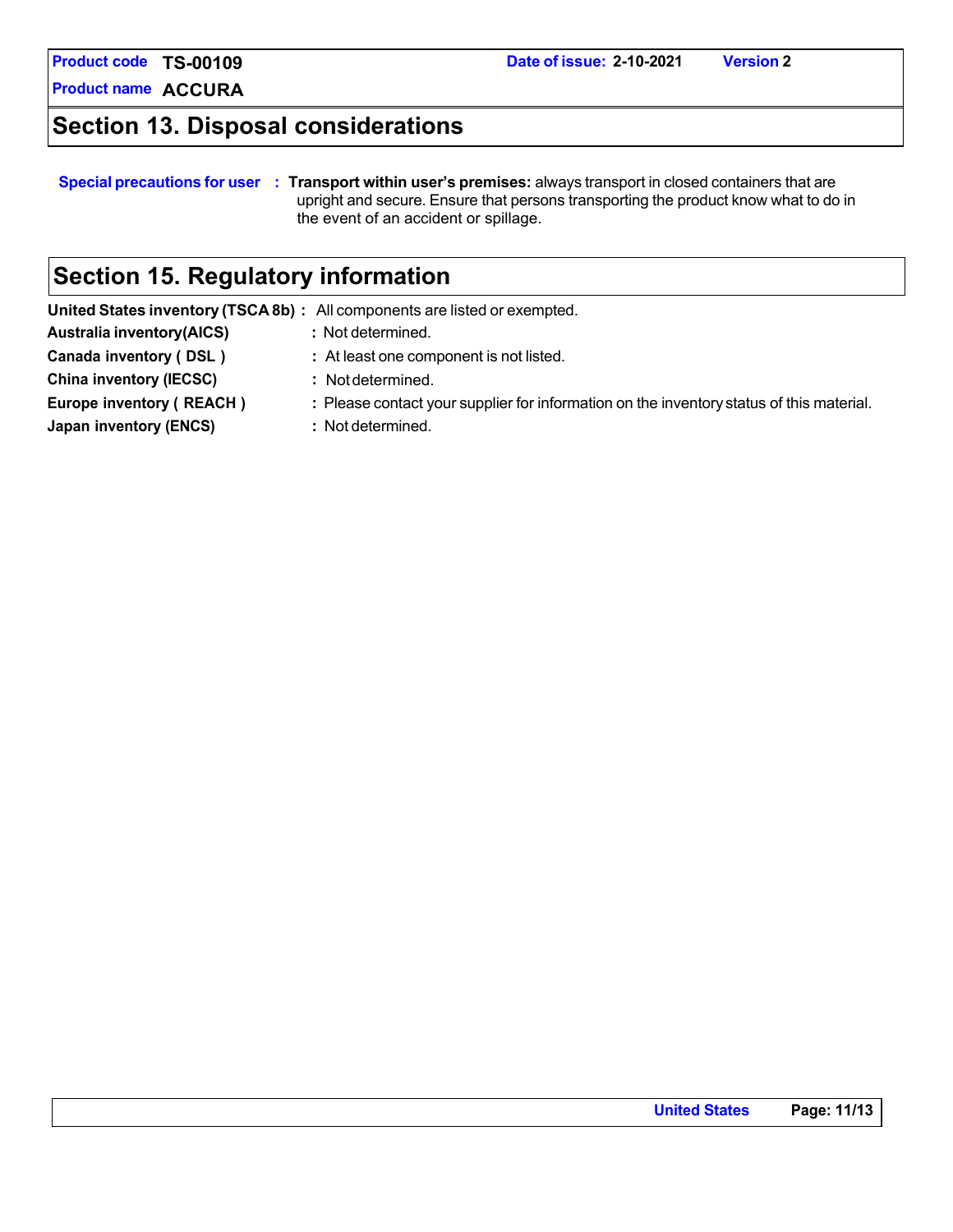**Product name ACCURA**

### **Section 15. Regulatory information**

- **Korea inventory (KECI) :** : Not determined.
- **New Zealand ( NZIoC ) :**  : Not determined.

### **Philippines inventory (PICCS) :**  Not determined.

### **UnitedStates**

**SARA302/304**

**SARA 304 RQ :** 711338.7 lbs / 322947.8 kg [50855.5 gal / 192509.2 L]

**Composition/informationoningredients**

|               |            | <b>SARA 302 TPQ</b> |           | <b>SARA 304 RQ</b> |           |
|---------------|------------|---------------------|-----------|--------------------|-----------|
| <b>Name</b>   | <b>EHS</b> | (Ibs)               | (gallons) | (Ibs)              | (gallons) |
| Vinyl Acetate | Yes.       | 1000                | 129       | 5000               | 644.8     |

### **SARA311/312**

**Classification :** Delayed (chronic) health hazard

### **Composition/informationoningredients**

| <b>Name</b>                                            | <b>Fire</b><br>hazard | <b>Sudden</b><br><b>release of</b><br><b>pressure</b> | <b>Reactive</b> | <b>Immediate</b><br>(acute)<br>health<br>hazard | <b>Delayed</b><br>(chronic)<br>health<br>hazard |
|--------------------------------------------------------|-----------------------|-------------------------------------------------------|-----------------|-------------------------------------------------|-------------------------------------------------|
| <b>Titanium Dioxide</b>                                | No.                   | No.                                                   | No.             | No.                                             | Yes.                                            |
| Acetaldehyde                                           | Yes.                  | No.                                                   | No.             | Yes.                                            | Yes.                                            |
| Vinyl Acetate                                          | Yes.                  | No.                                                   | Yes.            | Yes.                                            | Yes.                                            |
| Ethylene Glycol                                        | No.                   | No.                                                   | No.             | Yes.                                            | Yes.                                            |
| Crystalline Silica, respirable powder<br>(<10 microns) | No.                   | No.                                                   | No.             | No.                                             | Yes.                                            |

### **Pennsylvania (worker and community right to know act): The following components are cited in the Pennsylvania Hazardous Substances List, and are present at levels that require reporting.**

Ethylene Glycol 107-21-1 <2%

### **SARA 313**

|                             | <b>Chemicalname</b> | <b>CAS number</b> | <b>Concentration</b> |
|-----------------------------|---------------------|-------------------|----------------------|
| <b>Suppliernotification</b> | : Acetaldehyde      | 75-07-0           | $01 - 1$             |
|                             | Vinvl Acetate       | 108-05-4          | $01 - 1$             |

SARA 313 notifications must not be detached from the SDS and any copying and redistribution of the SDS shall include copying and redistribution of the notice attached to copies of the SDS subsequently redistributed.

**California Prop. 65: WARNING:** This product can expose you to chemicals

including Crystalline Silica (respirable powder), and ethylene glycol, which are known to the State of California to cause cancer and birth defects or other reproductive harm. For more information go to [www.P65Warnings.ca.gov](http://www.p65warnings.ca.gov/)

### **Section 16. Other information**

### **Hazardous Material Information System (U.S.A.)**

**Health :** 2 \* **Flammability :** 1 **Physical hazards :** 0

**United States Page: 12/13**